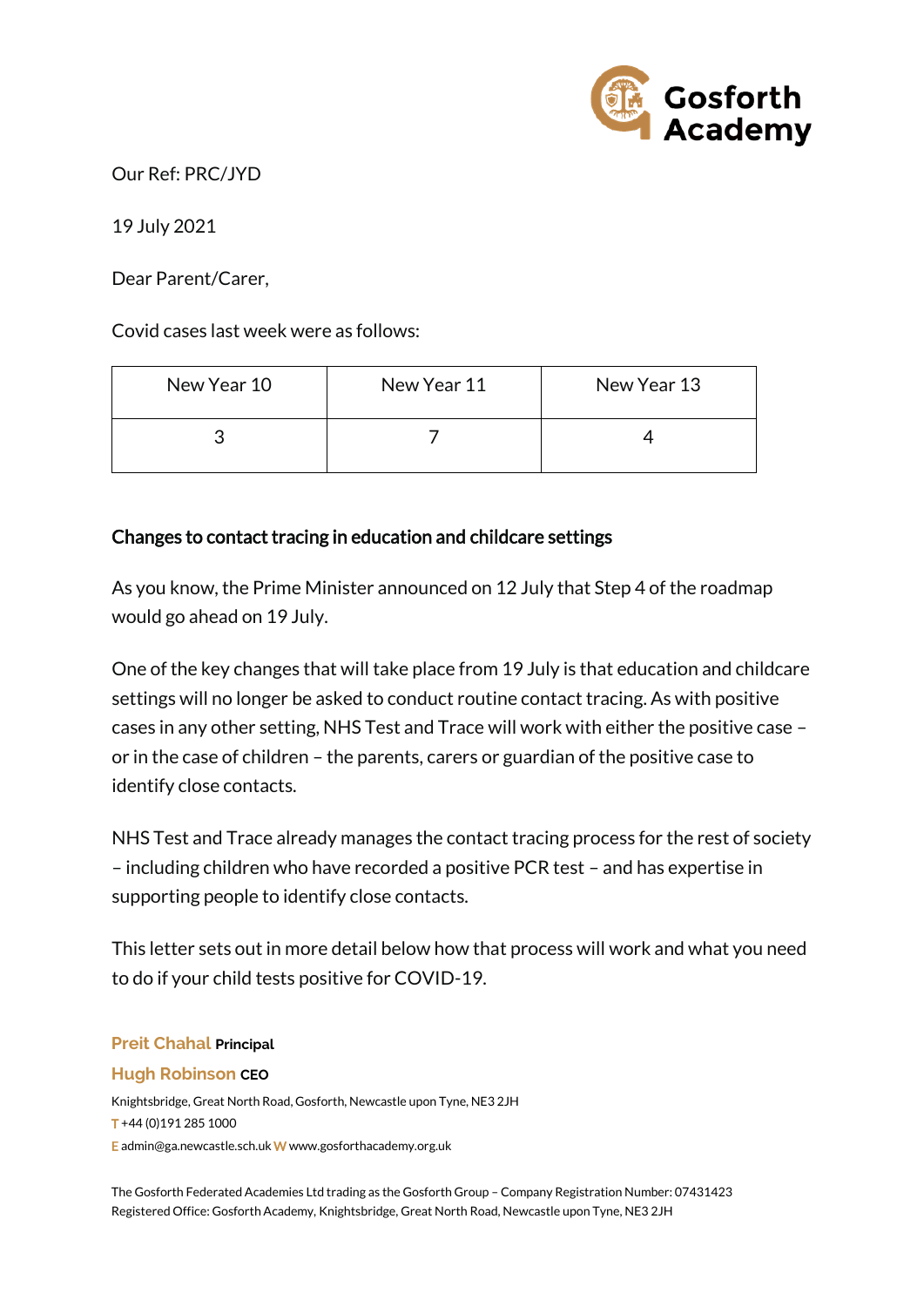# Self-isolating and taking a test

- 1. If your child has symptoms, they and other members of the household should self-isolate – and you should inform their education or childcare setting. You should immediately order a PCR test for them. If the PCR result is negative, they and other members of their household can stop self-isolating (unless instructed to self-isolate for other reasons). If the PCR result is positive, they, other members of their household and any close contacts identified by NHS Track and Trace must self-isolate until 10 days after the onset of symptoms.
- 2. If your child has a positive result from a lateral flow device (LFD) test, they and other members of the household should self-isolate – and you should inform their education or childcare setting. You should immediately order a confirmatory PCR test. If the confirmatory test is taken within two days and the result is negative, they and other members of their household can stop selfisolating (unless instructed to self-isolate for other reasons). If the confirmatory PCR test is positive (or is taken more than two days after the LFD), other members of their household and any close contacts identified by NHS Track and Trace must self-isolate until 10 days after the LFD test.
- 3. PCR tests can be booked online through the NHS Test  $&$  Trace website or by calling 119.
- 4. PCR test results will be recorded with NHS Test and Trace automatically, but you should also communicate the result to the education or childcare setting during term time or summer provision.

# Contact tracing

- 5. If your child gets a positive PCR test result, NHS Test and Trace will contact you, using the details you registered when ordering the PCR test. You and/or your child will be asked a series of specific questions designed to identify who your child has been in close contact with. Being in an education or childcare setting with someone who has tested positive for COVID-19 will not necessarily mean a person is identified as a close contact.
- 6. You will be asked to provide the contact details, if you know them, of any of the individuals – or their parents or guardians – who have been identified as close